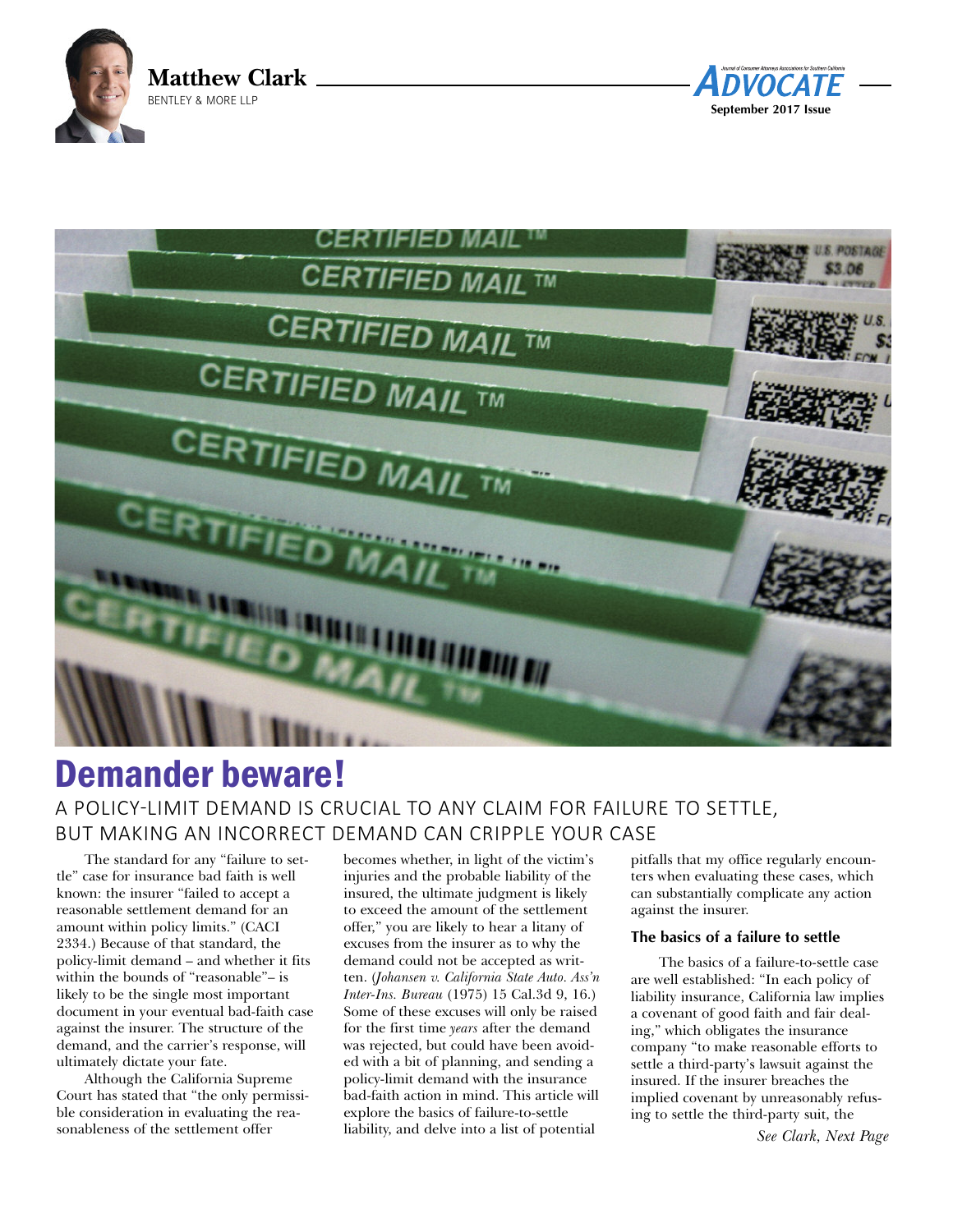

insured may sue the insurer in tort to recover damages proximately caused by the insurer's breach." (*PPG Industries, Inc. v. Transamerica Ins. Co.* (1999) 20 Cal.4th 310, 312.) "The duty to settle is implied in law to protect the insured from exposure to liability in excess of coverage as a result of the insurer's gamble – on which only the insured might lose." (*Murphy v. Allstate Ins. Co.* (1976) 17 Cal.3d 937, 941.) Thus, "the insurer must settle within policy limits when there is substantial likelihood of recovery in excess of those limits." (*Id.*; see *Isaacson v. California Ins. Guarantee Assn.* (1988) 44 Cal.3d 775, 792, fn. 12; CACI 2334.)

Breach of the duty to settle is most "typically shown by proof that the injured party made a reasonable settlement offer within the policy limits and the insurer rejected it." (*Howard v. American Nat. Fire Ins. Co.* (2010) 187 Cal.App.4th 498, 525.) Broadly, a claim of wrongful refusal to settle will depend on a policy-limit demand that meets the following conditions: "(1) its terms are clear enough to have created an enforceable contract resolving all claims had it been accepted by the insurer; (2) all of the third-party claimants have joined in the demand; (3) it provides for a complete release of all insureds; and (4) the time provided for acceptance did not deprive the insurer of an adequate opportunity to investigate and evaluate its insured's exposure." (*Graciano v. Mercury General Corporation* (2014) 231 Cal.App.4th 414, 425.)

But that "reasonable settlement offer" can come in many shapes, sizes, and formats. Fortunately, "California law does not require claimants to begin settlement overtures with letter-perfect offers to which insurers need only respond 'Yes' or 'No.' An insurer's duty of good faith would be trifling if it did not require an insurer to explore the details of a settlement offer that could prove extremely beneficial to its insured." (*Allen v. Allstate Ins. Co.* (9th Cir. 1981) 656 F.2d 487, 490.) In fact, an insurer's summary rejection of an offer for lack of "sufficiency, competency, [and] adequacy" without an attempt to seek clarification can subject that insurer to bad faith liability.

Unfortunately, even though the structure of a demand need not be "letter-perfect," there are a number of specific pitfalls that may give the insurer an "out" for rejecting the demand. Some of the main pitfalls follow.

# **Ensure you are demanding the correct policy limit – send a** *Boicourt* **letter**

It is all too common that claimants and their counsel may be operating in the dark during pre-litigation regarding the limits of the policy on which they are going to make a demand. Traffic Collision Reports, ordinary correspondence with the insurer, and publicly available records will be of little assistance. And although you can make a demand for "all available limits under the policy," it is better to be *sure* – both to obtain informed client consent (if the demand is accepted), and to further strengthen your policy-limit demand.

The best way to obtain the available limits is to send a letter under *Boicourt v. Amex Assurance Co.* (2000) 78 Cal.App.4th 1390, 1397-1398, requesting written confirmation of the insured's applicable policy limits, and stating that the claimant requires this information in order to make a demand to resolve the action within those limits. If the insurer has a blanket policy of refusing to disclose policy limits, or refuses to request permission for disclosure from the insured (under Cal. Ins. Code § 791.13), the refusal to disclose policy limits may even provide a shortcut to a finding of bad faith – because the insurer's refusal has foreclosed the possibility of settlement within policy limits. (*Ibid.*)

In short, if you're still in the dark of pre-litigation, a *Boicourt* letter may be just the trick to force disclosure of policy limits, and enable a demand for those available limits.

#### **Give the insurer enough time**

Provide the insurer sufficient time to consider the demand – and obtain proof the letter was actually received by the insurer. Again, one of the major requirements for a successful policy-limit

demand is that "the time provided for acceptance did not deprive the insurer of an adequate opportunity to investigate and evaluate its insured's exposure." (*Graciano, supra,* 231 Cal.App.4th at 425.) Courts have specifically held that "the third party is entitled to set a reasonable time limit within which the insurer must accept the settlement proposal ...." (*Martin v. Hartford Acc. & Indem. Co.* (1964) 228 Cal.App.2d 178, 185.) Thus, "[w]hether [the insurer] 'refused' the 'offer,' and whether it could have acted otherwise in light of the . . . deadline imposed by the offer's terms," is usually a question of fact. (*Coe v. State Farm Mut. Auto. Ins. Co.* (1977) 66 Cal.App.3d 981, 994.) But you can dramatically limit the insurer's ability to wriggle out from a policy-limit demand by ensuring sufficient time, and that the insurer actually *had* that time after *receipt* of the demand to investigate.

Though there is no prescribed time for a policy-limit demand – even seven days may not be too short of a time, depending on the facts of the case (see *Critz v. Farmers Ins. Group.* (1965) 230 Cal.App.2d 788, 798) – it is better to err on the side of caution and provide a full 30 days to consider the offer. Providing less time can get into the vagaries of when the demand was received, how it was routed through the insurer, how the insurer had to convene to evaluate it, etc. In addition, depending on the stage of litigation, the discovery conducted, and other factors, it may also prove advisable to provide a single reasonable extension of time to complete *specific* tasks requested by a responding insurer.

Consistent with actually *providing* the insurer with a reasonable time to investigate is to double- and triple-check that you are demanding the policy limits of the correct insured under the correct policy number (negating a claim under *Graciano* that the claimant misidentified the policy/insured and party liable, see *Graciano*, at 428-429). The same is true of sending the letter to the proper address. If you have been corresponding with the insurer at a specific address, use *both* that address and the general claims address *See Clark, Next Page*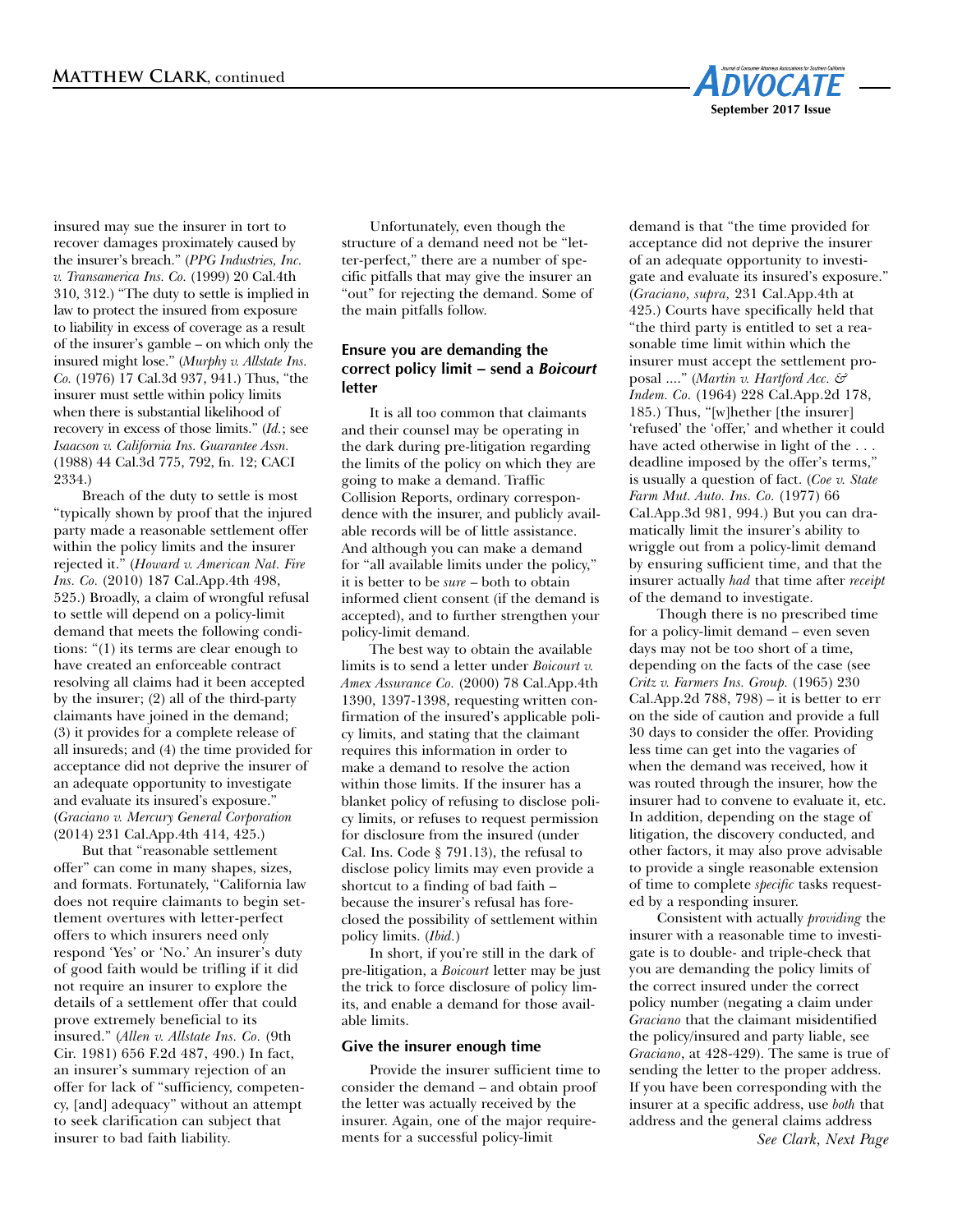

(found generally in the insurance policy or on the insurer's website).

## **Use certified mail**

Send the letter certified mail, return receipt requested, so that you have concrete proof the insurer received the demand. The same is true of any letter granting an extension of time to respond, so that you can demonstrate the insurer's receipt of any new deadline. (See, e.g., *McDaniel v. Government Employees Insurance Company* (9th Cir. March 7, 2017) 2017 WL 892516, *petition for cert filed* 6/16/17 (finding that insurer who failed to realize receipt of documents – triggering the new deadline for acceptance – was not in bad faith, as its conduct was mere negligence).)

Finally, to eliminate confusion regarding acceptance of the demand, the best practice is to provide that any acceptance must be in *writing* and *received* by the claimant's attorney by a certain date and time. This eliminates any issues with whether the insurer actually sent the letter timely, post-dated it after the date for acceptance, or other quirks in these kinds of cases.

#### **"Prove" your case to the insurer**

Far too often, in evaluating these kinds of cases, the policy-limit demands are short, devoid of records, and provide only a minimal recitation of the facts, such as "your insured struck my client, who suffered injuries X, Y, and Z." But a policy-limit demand is an opportunity to go much further, and help establish your case with the insurer from the very outset. Keep in mind, in any eventual badfaith case "the finder of fact must take into account that information available to the insurer at the time of the proposed settlement." (*Camelot by the Bay Condominium Owners' Assn. v. Scottsdale Ins. Co.* (1994) 27 Cal.App.4th 33, 48.)

One of the best ways to improve your bad-faith case is to put in the time and investigation it takes to produce a fleshed-out policy-limit demand. Explore exactly *why* the insured is going to be liable for the injuries suffered by your client. Cite to the relevant case law, CACI instructions, or statutory basis for

imposing liability, and why most (if not all) of that liability is likely to rest with the insured.

On the damages side, provide the carrier with sufficient information to show the *size* of any likely verdict against the insured. Try to include a reasonable medical timeline, a description of each of the injuries suffered (and the care to treat those injuries), and perhaps most importantly, the medical bills *paid* to date, as well as the recommended *future care*. If you have reasonable verdict comparisons for the type of injury, include those too.

As to records, it is best to attach to the policy-limit demand as many relevant records as you have in your possession, and specifically list those records as being provided with the policy-limit demand. This includes the Traffic Collision Report, Google Maps/Images of the area in question, publicly available witness statements, photographs, video if available, and (even though usually extensive) as many pertinent medical records as possible. Far better to be over-inclusive than to provide the insurer an "out" down the road because they were missing records or hadn't "completed their investigation." Your goal should be to show from the very instant the insurer receives the policy-limit demand that "the potential judgment was likely to exceed the amount of the settlement demand based on [your client's] injuries or loss and [the insured's] probable liability." (CACI 2334.)

Finally, in showing that the demand is reasonable, focus your efforts on *covered* claims and damages. (*Camelot, supra,* 27 Cal.App.4th at 52 ("the insurer does not, however, insure the entire range of an insured's well-being, outside the scope of and unrelated to the insurance policy, with respect to paying third-party claims" and an insurer may "still bear in mind the distinctions between its potential monetary obligations to the third-party claimant and to its insured").) This is particularly true with respect to punitive damages. Although an insurer has a duty to accommodate and cooperate with its insured regarding their exposure to punitive damages, it has *no obligation* to "pay

compensation for punitive damages in a settlement." (*J.B. Aguerre, Inc. v. American Guarantee & Liability Ins. Co.* (1997) 59 Cal.App.4th 6, 17; see also Cal. Ins. Code § 533.)

#### **Join all claimants and offer a full release to all insureds**

To ensure that you are sending a demand that is capable of acceptance by the insurer, it should be made on behalf of *all* claimants to the insurance policy, and offer to fully and finally release all insureds – including additional insureds – under the relevant policy. This flows from two separate, but related principles: (1) insurers are loath to accept piecemeal settlements that do not join all claimants, because those settlements may subject them to bad-faith liability for prematurely exhausting the policy limits (*Kinder v. Western Pioneer Ins. Co.* (1965) 231 Cal.App.2d 894, 901-903); and (2) insurers are required to ensure that a settlement for policy limit extends to *all* of its insureds, as insurers may "reject a settlement offer that does not include a complete release of all its insureds" (*Strauss v. Farmers Ins. Exchange* (1994) 26 Cal.App.4th 1017, 1021; *State Farm Mut. Auto Ins. Co. v. Crane* (1990) 217 Cal.App.3d 1127, 1136 (insurer cannot settle without a full release of insureds, as to do so would "bankroll" claimant's continuing litigation).)

This particularly comes into play in multi-vehicle accidents, with multiple claimants to a single policy, covering potentially multiple insureds (the driver, plus the owner, co-owner, etc.). And many insurance policies have both a "per person" limit, and a "per occurrence" limit. If the number of claimants exceeds the aggregate occurrence limit (i.e., on a \$100,000 per person/\$300,000 per occurrence policy with 4 or more claimants), join with the other claimants to make a *global* policy-limit demand that releases any and all insureds. Otherwise, you may find yourself with an insurer who has an easy "out" to avoid accepting the policylimit demand. The one notable exception to this line of thinking is if the total

*See Clark, Next Page*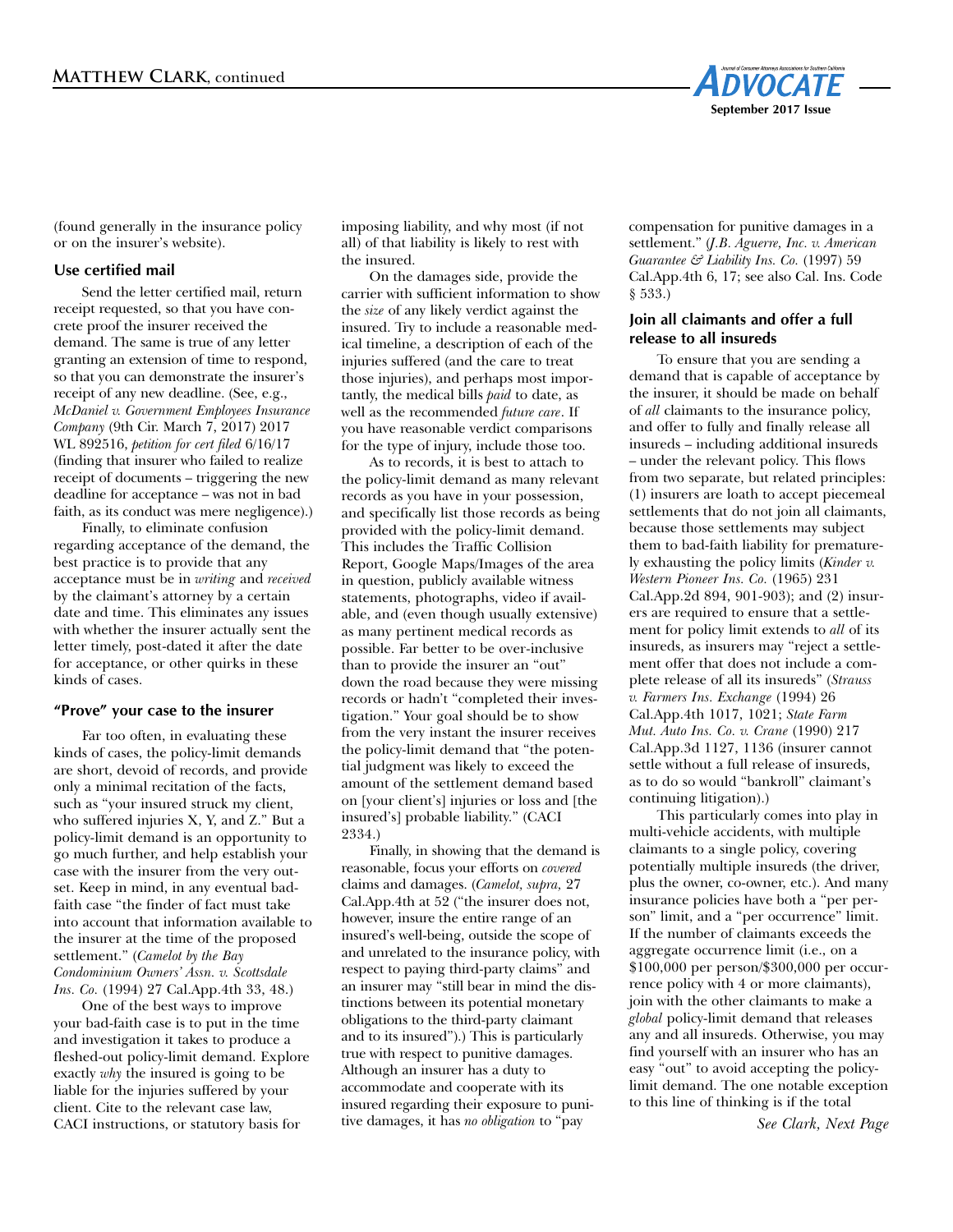

number of claimants is less than the aggregate limit (i.e., 3 or fewer claimants in the above example); a policy-limit demand on behalf of one claimant for the "per person" policy limit would be acceptable, and the carrier's rejection could potentially subject it to bad-faith liability.

# **Address any liens – particularly workers' comp**

Similar to the above, addressing liens in the policy-limit demand letter is akin to addressing additional claimants, and should be included in every demand. One approach is to include language that the "claimant shall be responsible for the resolution of any and all liens, and will sign an appropriate release reflecting this agreement." This helps resolve any claim by the insurer that the insured could be responsible for a subrogation action or other proceeding (such as Medi-Cal, Medicare, Medicaid, etc.) to recoup funds paid for the claimant's injuries. But don't be surprised if the insurer insists on placing known lien claimants onto the settlement check too. (*Mercado v. Allstate Ins. Co.* (9th Cir. 2003) 340 F.3d 824, 828.)

One interesting caveat has to do with liens that require the lienholder's consent to settle, which, if raised by the insurer, can be a reason to avoid accepting a policy-limit demand. (*Coe, supra,* 66 Cal.App.3d 981, 992-993 ("[b]ad-faith refusal to accept a settlement offer cannot occur where 'acceptance' would itself be bad faith").) The most likely scenario in which this will come up is with worker's compensation liens. Namely, California Labor Code § 3859(a) requires an employer with a lien in an employee's action against a tortfeasor to *consent* to any settlements between employees and tortfeasors. (*McKinnon v. Otis Elevator Co.* (2007) 149 Cal.App.4th 1125, 1132-34; *Bailey v. Reliance Insurance Co.* (2000) 79 Cal.App.4th 449, 455). For example, in *Coe*, the offer failed to mention, guarantee, or offer the consent to settlement by the worker's compensation lienholder. When the insurer raised this issue, rightfully requesting some form of guarantee of consent to the settlement, the claimant did not do so – meaning that "none of [the claimants] made an offer whose acceptance by [the insurer] would have produced a valid settlement of the claims against [the insured]." (*Coe, supra,* 66 Cal.App.3d at 993.)

There are a few different solutions to this problem. First, obtain the lienholder's consent to settle at the time of making the policy-limit demand, and include proof of that consent in the demand itself. Second, and the option suggested by *Coe*, would be to include a representation in the policylimit demand "that the offer was intended to carry with it an assurance that before any settlement was paid the compensation carrier would be brought into a comprehensive resolution of all claims against the insured." (*Coe, supra,* 66 Cal.App.3d at 993.) Third, and perhaps most difficult, is to structure the demand as a "segregated settlement"– meaning the claimant settles their claim for an amount that is *exclusive* of the employer-provided worker's compensation benefits. (Cal. Labor Code, § 3859(b); *Insurance Co. of North America v. T.L.C. Lines* (1996) 50 Cal.App.4th 90, 98, n.2.)

Because many worker's compensation claims may still be ongoing at the time of the policy-limit demand, it may be most workable to use the second option. But if your demand uses the third, be certain to specifically describe it as a segregated settlement, provide the amount of the benefits under the policy *not* being claimed (because they are segregated for the lienholder), and carefully describe the segregation in the demand.

# **Don't overdo it with conditions**

Conditions in policy-limit demands seem to present themselves in ever greater varieties. From declarations about excess insurance, assets, or whether the insured was in the course and scope of their employment, to requirements the insurer settle but continue to defend or hire an expert to assist in proving the claimant's case, there are a number of conditions that policy-limit demands attempt to impose. But which ones are actually proper and imposable on an insurer?

By now, most of us are likely familiar with the language from *Graciano*, holding that "when a liability insurer timely tenders its 'full policy limits' in an attempt to effectuate a reasonable settlement of its insured's liability, the insurer has acted in good faith as a matter of law." (*Graciano*, *supra,* 231 Cal.App.4th at 426 (insurer tendered policy but did not provide declarations page or check as requested in 10-day policy-limit demand, still be in good faith).) Though a later appellate decision has factually clarified this language, it is still something that insurers might seize upon, with Rutter describing that "[w]hen an insurer tenders its limits in exchange for a release of its insured within the time frame of the claimant's demand, it acts in good faith as a matter of law, even if the tender does not comply with all of the other conditions contained in the demand." (*Cal. Prac. Guide: Insurance Litigation,* Ch. 12B, § 12:349, citing *Graciano*, 231 Cal.App.4th at 426.)

Notably, *Barickman v. Mercury Casualty Company* (2016) 2 Cal.App.5th 508, 519 distinguished the language in *Graciano.* In *Barickman*, the insurer claimed that because it had timely tendered its policy limits, with settlement held up by the claimant's insistence on specific language in the release, it was in good faith as a matter of law under *Graciano*. But the insurer "read[] far too much into the holding and analysis in *Graciano*." Instead, *Graciano*'s holding was specific to its facts, which included an insurer who tendered its policy limits within the time limit in the demand, despite the demand misidentifying the insured and referring to an expired insurance policy. Under *those* circumstances, the insurer was held to be in good faith.

But neither *Graciano*, nor the authority it relied on in *Lehto v. Allstate Ins. Co.* (1994) 31 Cal.App.4th 60, 73, and *Crane, supra,* 217 Cal.App.3d 1127, 1136, "stand [ ] for the proposition . . . that, regardless of any other circumstances, a timely policy limits settlement offer insulates an insurer from a claim of bad

*See Clark, Next Page*